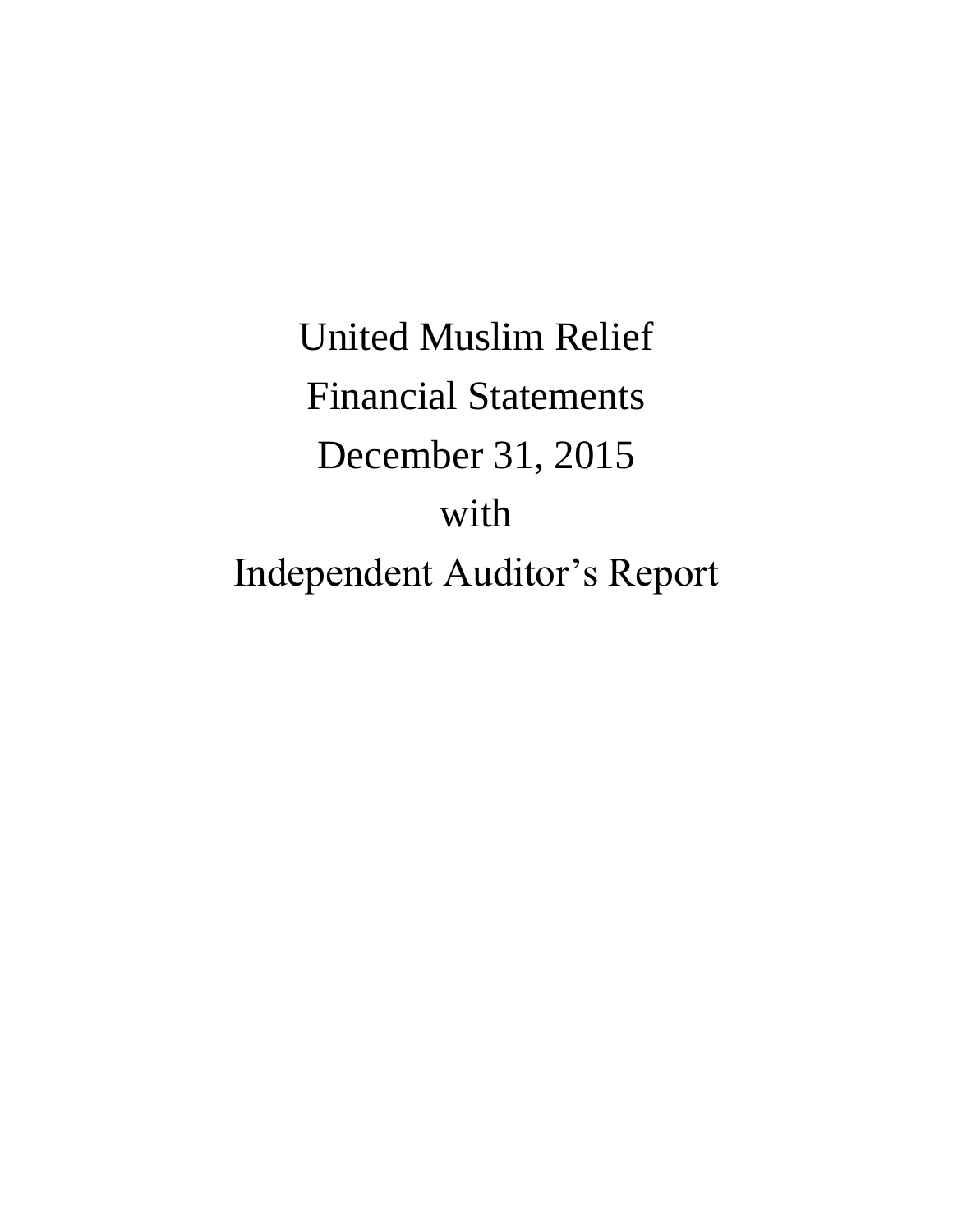# Contents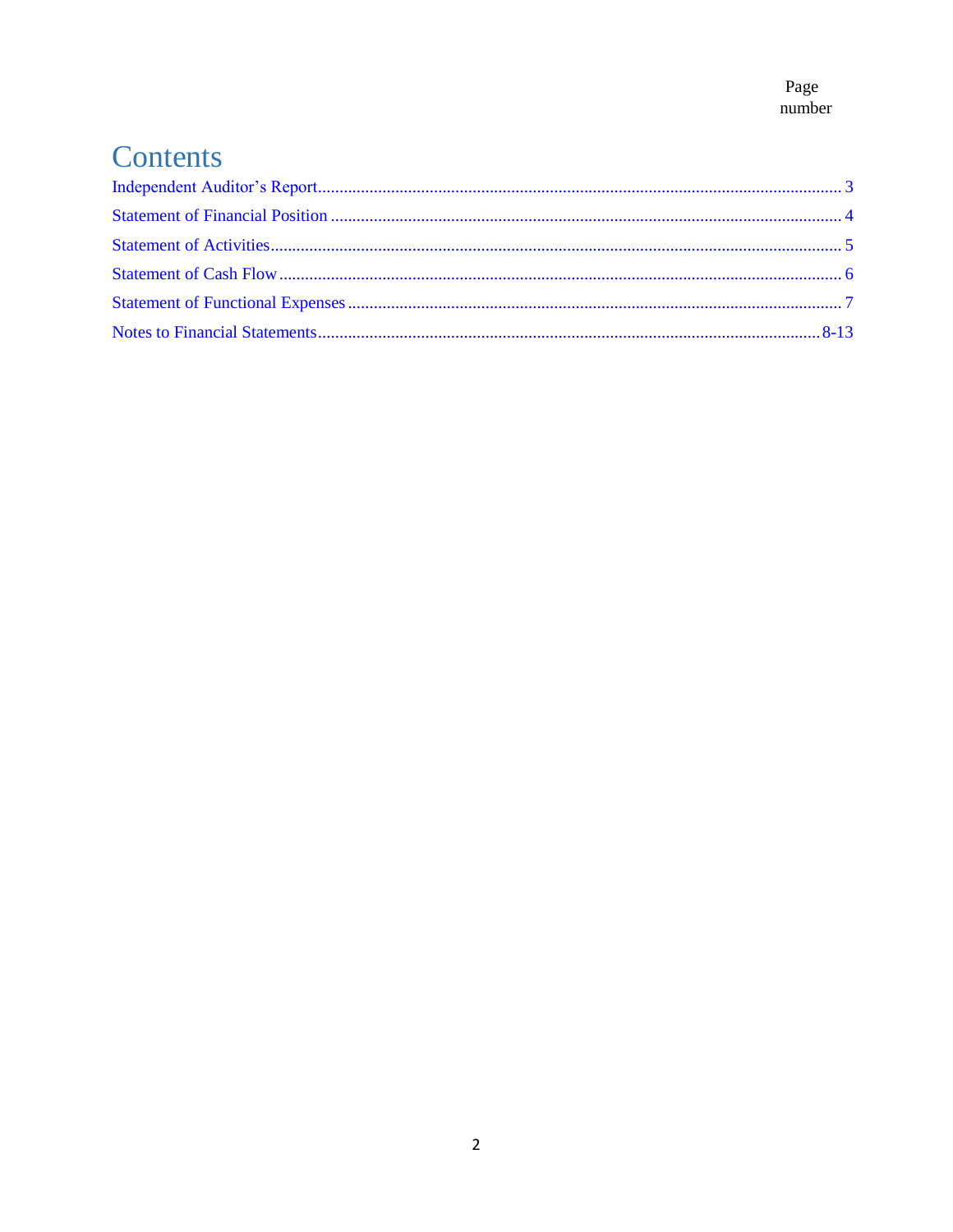# **Independent Auditor's Report**

<span id="page-2-0"></span>To The Board of Directors of United Muslim Relief

We have audited the accompanying financial statements of United Muslim Relief (a nonprofit organization) which comprise the statement of financial position as of December 31, 2015 and the related statement of activities and cash flows for the year then ended, and the related notes to the financial statements.

#### *Management's Responsibility for the Financial Statements*

Management is responsible for the preparation and fair presentation of these financial statements in accordance with the accounting principles generally accepted in the United States of America; this includes the design, implementation, and maintenance of internal control relevant to the preparation and fair presentation of financial statements that are free from material misstatement, whether due to fraud or error.

#### *Auditors' Responsibility*

Our responsibility is to express an opinion on these financial statements based on our audit. We conducted our audit in accordance with auditing standards generally accepted in the United States of America. Those standards require that we plan and perform the audit to obtain reasonable assurance about whether the financial statements are free of material misstatement.

An audit involves performing procedures to obtain audit evidence about the amounts and disclosures in the financial statements. The procedures selected depend on the auditors' judgment, including the assessment of the risks of material misstatement of the financial statements, whether due to fraud or error. In making those risk assessments, the auditor considers internal control relevant to the entity's preparation and fair presentation of the financial statements in order to design audit procedures that are appropriate in the circumstances, but not for the purpose of expressing an opinion on the effectiveness of the entity's internal control. Accordingly, we express no such opinion. An audit also includes evaluating the appropriateness of accounting policies used and the reasonableness of significant accounting estimates made by management, as well as evaluating the overall presentation of the financial statements.

We believe that the audit evidence we have obtained is sufficient and appropriate to provide a basis for our audit opinion.

#### *Opinion*

In our opinion, the financial statements referred to above present fairly, in all material respects, the financial position of United Muslim Relief as of December 31, 2015 and the change in the net assets and its cash flow for the year then ended in accordance with accounting principles generally accepted in the United States of America.

#### *Change in Basis of Accounting*

We draw attention to Note 2 of the financial statements, which describes the basis of accounting. In 2015, the Organization changed the basis of accounting used to prepare the financial statement from modified cash basis to accruals basis of accounting generally accepted in the United States of America.

*Raya CPA & Consulting Services, LLC*

Fairfax, Virginia

5/13/2016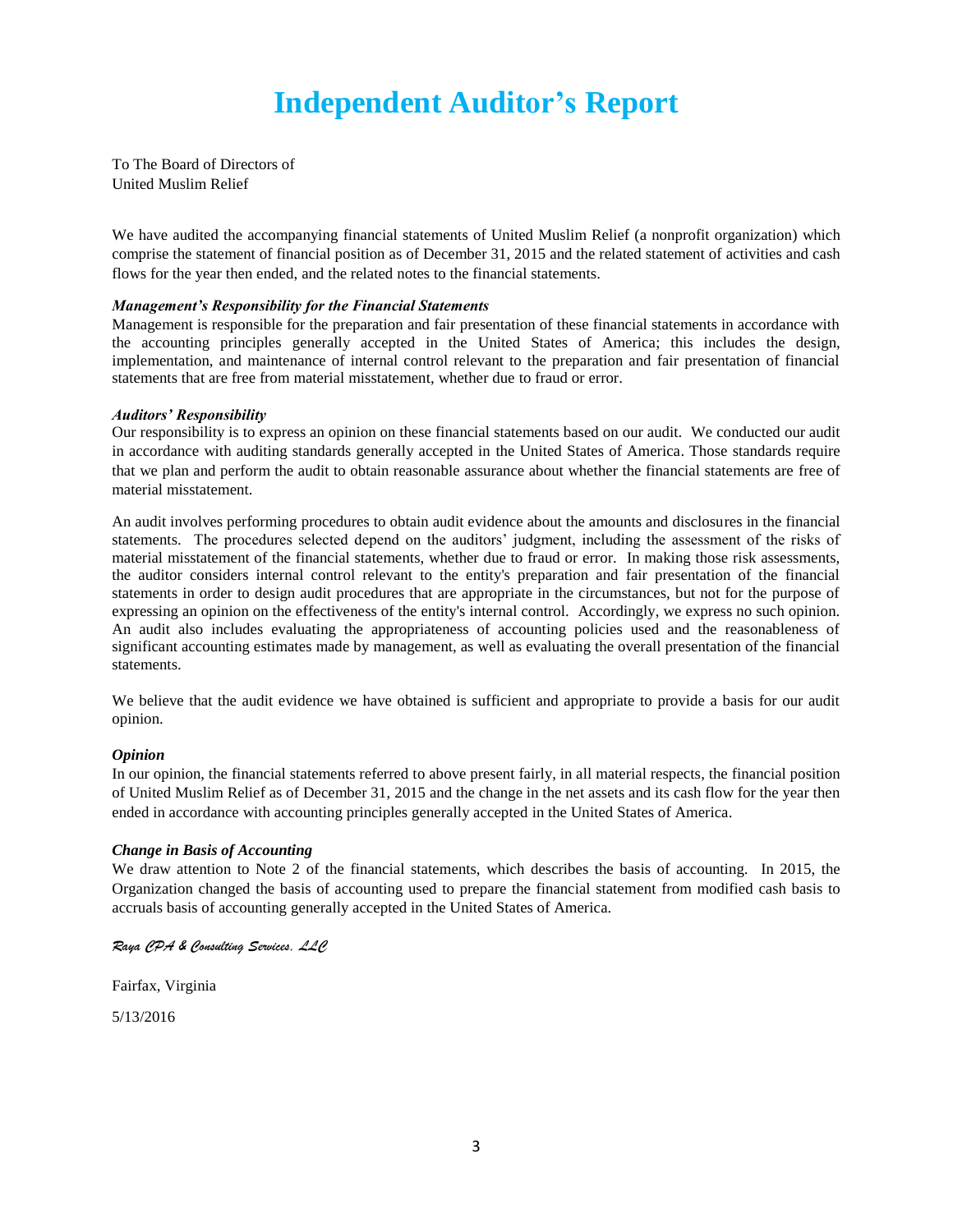# <span id="page-3-0"></span>United Muslim Relief Statement of Financial Position December 31, 2015

# **Assets**

|                                         |                           | Unrestricted |               | Temporary<br>Restricted |               | Permanently<br>Restricted |     | Total     |
|-----------------------------------------|---------------------------|--------------|---------------|-------------------------|---------------|---------------------------|-----|-----------|
| <b>Current Assets</b>                   |                           |              |               |                         |               |                           |     |           |
| Cash                                    | \$                        | 352,772      | $\mathbb{S}$  | 605,259                 | \$            | 544,783                   | \$  | 1,502,814 |
| Pledges receivable                      |                           | 193,957      |               | 785,373                 |               | 42,422                    |     | 1,021,752 |
| Field offices                           |                           |              |               | 3,632                   |               |                           |     | 3,632     |
| Prepaid expenses                        |                           | 30,926       |               | 17,200                  |               |                           |     | 48,126    |
| Total current assets                    |                           | 577,655      |               | 1,411,464               |               | 587,205                   |     | 2,576,324 |
| <b>Fixed Assets</b>                     |                           |              |               |                         |               |                           |     |           |
| Property, equipment and furniture       |                           | 30,925       |               |                         |               |                           |     | 30,925    |
| Less: accumulated depreciation          |                           | 3,148        |               |                         |               |                           |     | 3,148     |
| Fixed assets - net                      |                           | 27,777       |               |                         |               |                           |     | 27,777    |
| <b>Total Assets</b>                     | $\sqrt{\ }$               | 605,432      | $\mathcal{S}$ | 1,411,464               | \$            | 587,205                   | \$  | 2,604,101 |
| <b>Liabilities and Net Assets</b>       |                           |              |               |                         |               |                           |     |           |
| <b>Current Liabilities</b>              |                           |              |               |                         |               |                           |     |           |
| Accounts payable                        | $\mathsf{\$}$             | 98,458       | $\mathcal{S}$ | 60,709                  | $\mathcal{S}$ |                           | \$. | 159,167   |
| Payroll tax liability                   |                           | 17,211       |               | $\overline{a}$          |               |                           |     | 17,211    |
| Grants payable                          |                           |              |               | 34,368                  |               |                           |     | 34,368    |
| Due to partners                         |                           |              |               | 56,506                  |               |                           |     | 56,506    |
| Total current liabilities               |                           | 115,669      |               | 151,583                 |               |                           |     | 267,252   |
| <b>Net Assets</b>                       |                           | 489,763      |               | 1,259,881               |               | 587,205                   |     | 2,336,849 |
| <b>Total Liabilities and Net Assets</b> | $\boldsymbol{\mathsf{S}}$ | 605,432      | \$            | 1,411,464               | \$            | 587,205                   | \$  | 2,604,101 |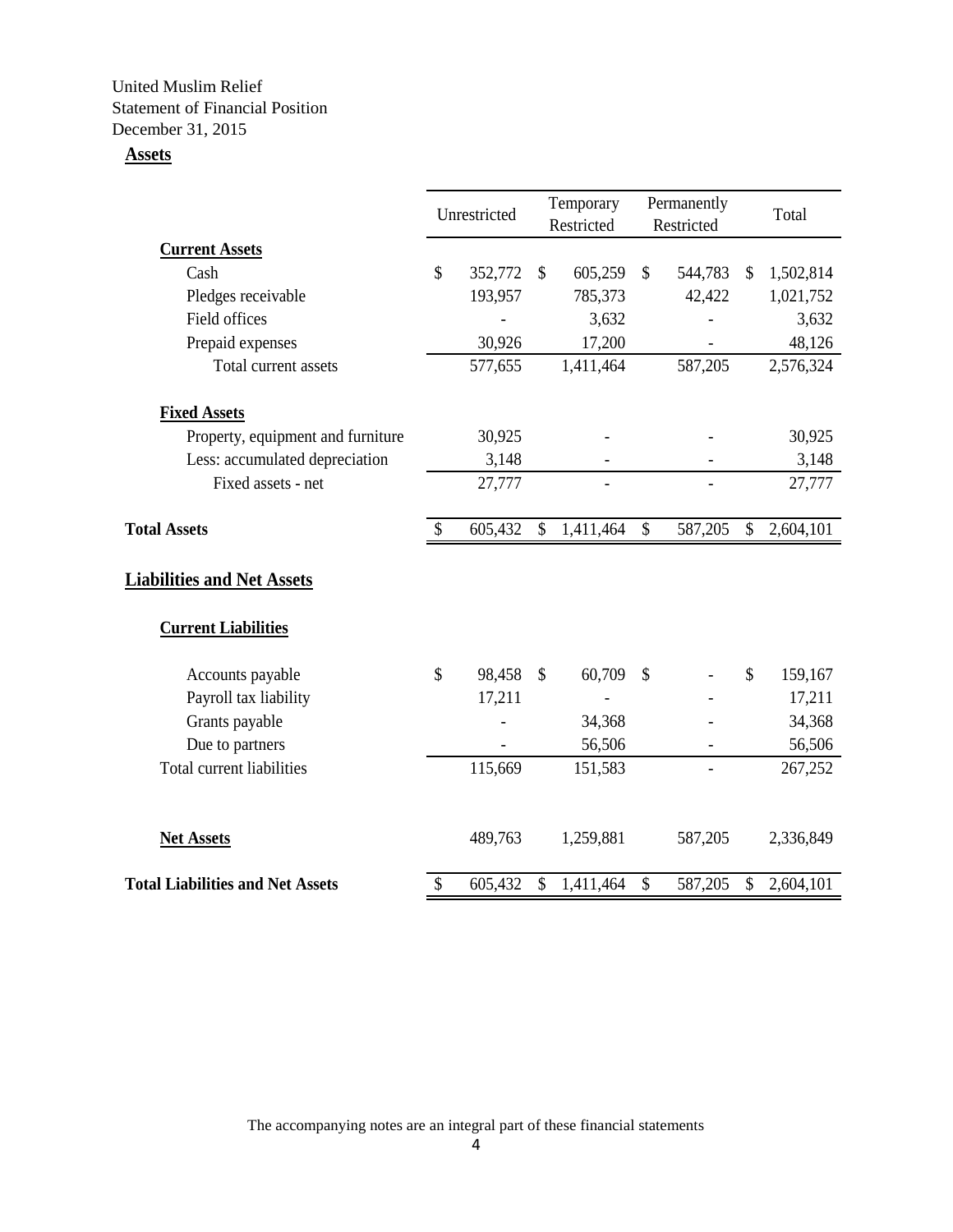# <span id="page-4-0"></span>United Muslim Relief Statement of Activities Year Ended December 31, 2015

|                               | Unrestricted    | Temporary<br>Restricted    | Permanently<br>Restricted | Total           |
|-------------------------------|-----------------|----------------------------|---------------------------|-----------------|
| Revenue and Support           |                 |                            |                           |                 |
| Contributions                 | \$<br>1,068,101 | 5,796,317<br><sup>\$</sup> | 587,205<br><sup>\$</sup>  | 7,451,623<br>S. |
| In-kind donations             | 59,400          | 73,058,826                 |                           | 73,118,226      |
| Net assets released           |                 |                            |                           |                 |
| from restrictions             | 78,069,770      | (78,069,770)               |                           |                 |
| Total revenue and support     | 79, 197, 271    | 785,373                    | 587,205                   | 80,569,849      |
| <b>Expenses</b>               |                 |                            |                           |                 |
| Programs                      | 76,314,121      |                            |                           | 76,314,121      |
| Management and general        | 1,347,902       |                            |                           | 1,347,902       |
| Fundraising                   | 1,314,577       |                            |                           | 1,314,577       |
| <b>Total Expense</b>          | 78,976,600      |                            |                           | 78,976,600      |
| Change in Net Assets          | 220,671         | 785,373                    | 587,205                   | 1,593,249       |
| Net Assets, beginning of year | 269,092         | 474,508                    |                           | 743,600         |
| Net Assets, end of the year   | 489,763<br>S    | \$<br>1,259,881            | \$<br>587,205             | 2,336,849<br>S  |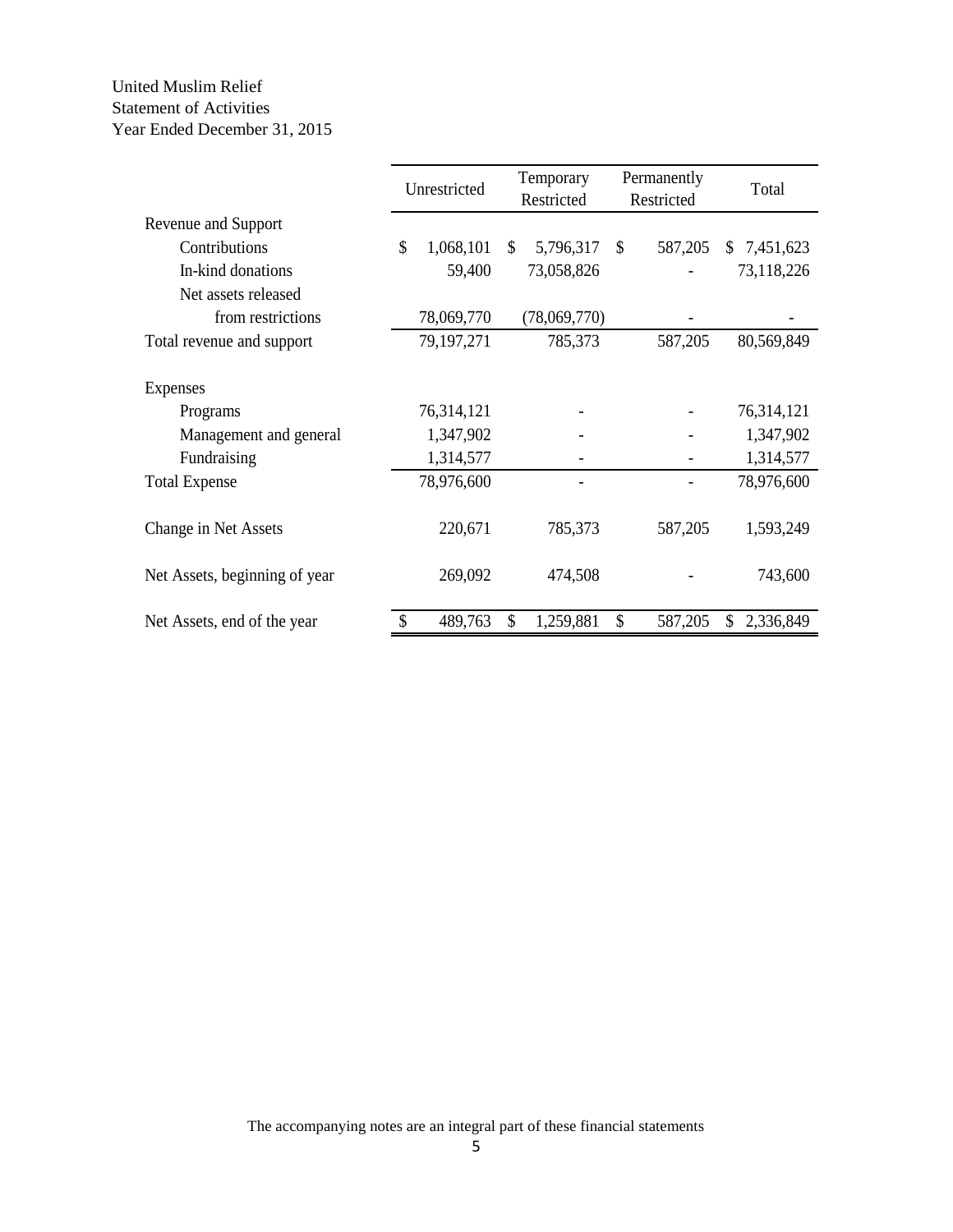# United Muslim Relief Statement of Cash Flow December 31, 2015

| <b>Operating Activities</b>                   |    |             |
|-----------------------------------------------|----|-------------|
| Change in net assets                          | \$ | 1,593,249   |
| Adjustments to reconcile change in net assets |    |             |
| to net cash provided by operating activities: |    |             |
| Depreciation and amortization                 |    | 3,148       |
| Field offices                                 |    | (3,632)     |
| Increase in prepaid expenses                  |    | (48, 126)   |
| Increase in pledge receivable                 |    | (1,021,752) |
| Increase in accounts payable                  |    | 150,261     |
| Increase in grants payable                    |    | 34,368      |
| Increase in partners' balance                 |    | 56,506      |
| Net cash provided by operating activities     |    | 764,022     |
| <b>Investing Activities</b>                   |    |             |
| Purchase of fixed assets                      |    | (30, 925)   |
| Net cash used by investing activities         |    | (30, 925)   |
|                                               |    |             |
| Net increase in cash for the period           |    | 733,097     |
| Cash at the beginning of the period           |    | 769,717     |
| Cash at the end of the period                 | S  | 1,502,814   |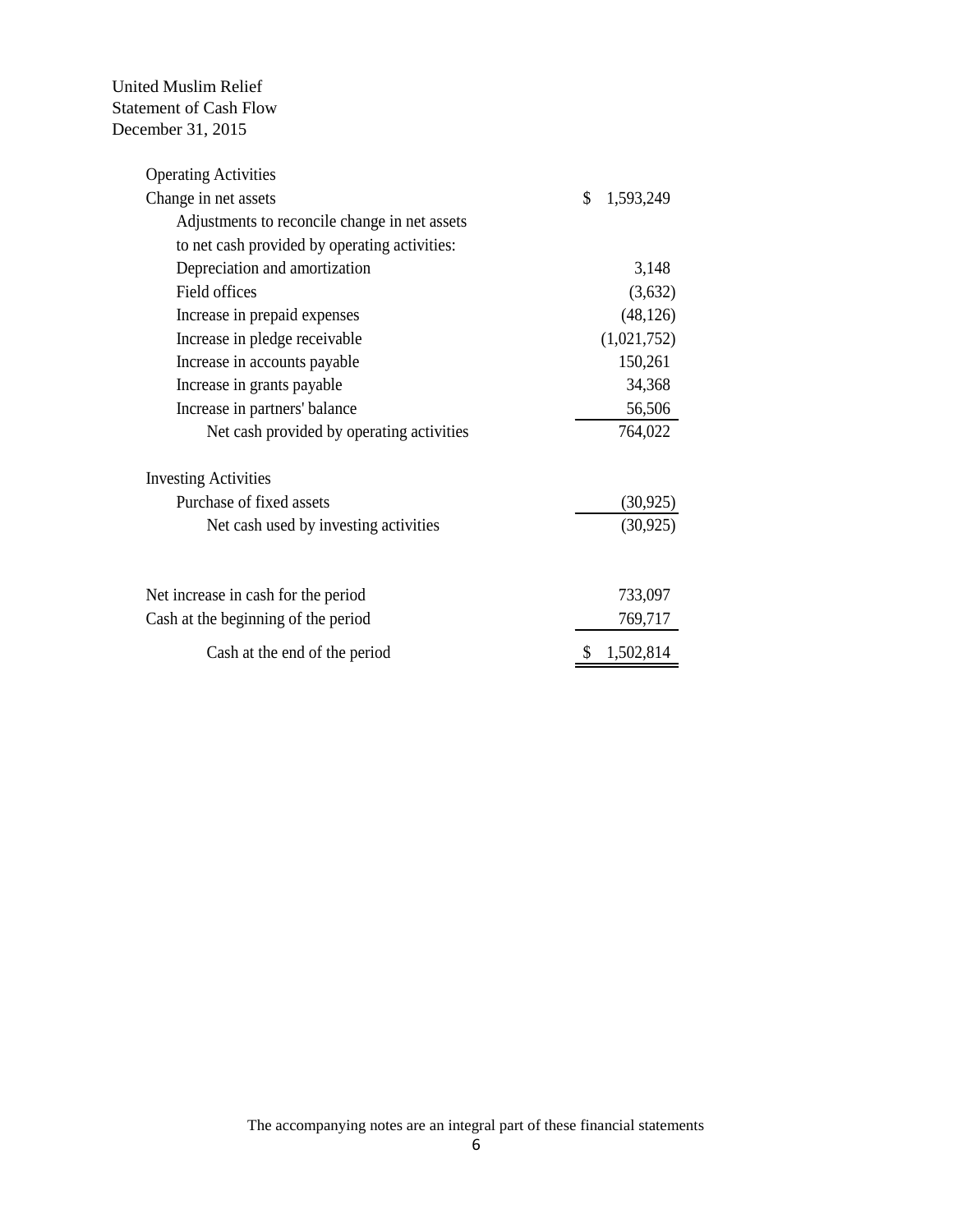# <span id="page-6-0"></span>United Muslim Relief Statement of Functional Expenses Year Ended December 31, 2015

|                                  | <b>Supporting Services</b> |                      |                         |           |               |             |             |            |  |       |
|----------------------------------|----------------------------|----------------------|-------------------------|-----------|---------------|-------------|-------------|------------|--|-------|
|                                  |                            | Programs<br>Services | Management<br>& General |           |               |             | Fundraising |            |  | Total |
| In-kind donations                | \$                         | 73,058,826           | \$                      | 59,400    | $\mathcal{S}$ |             | \$          | 73,118,226 |  |       |
| Donations                        |                            | 2,148,175            |                         |           |               | 10,500      |             | 2,158,675  |  |       |
| Travel                           |                            | 96,032               |                         | 63,863    |               | 158,727     |             | 318,622    |  |       |
| Salaries and employees' benefits |                            | 428,087              |                         | 638,294   |               | 519,826     |             | 1,586,207  |  |       |
| Contractors and sponsorship      |                            | 350,887              |                         | 36,454    |               | 305,612     |             | 692,953    |  |       |
| Conferences                      |                            | 33,154               |                         | 14,493    |               | 137,333     |             | 184,980    |  |       |
| Printing and office supplies     |                            | 161,797              |                         | 203,164   |               | 48,503      |             | 413,464    |  |       |
| Bank and credit card charges     |                            | 5,884                |                         | 23,415    |               | 92,099      |             | 121,398    |  |       |
| Insurance                        |                            |                      |                         | 496       |               |             |             | 496        |  |       |
| Professional services            |                            | 2,860                |                         | 78,676    |               |             |             | 81,536     |  |       |
| Advertising and promotion        |                            | 11,325               |                         | 166,617   |               | 39,166      |             | 217,108    |  |       |
| Equipment                        |                            | 11,655               |                         | 8,867     |               | 841         |             | 21,363     |  |       |
| Telecommunications               |                            | 2,446                |                         | 18,876    |               | 1,970       |             | 23,292     |  |       |
| Licenses and taxes               |                            | 2,943                |                         | 22,688    |               |             |             | 25,631     |  |       |
| Gifts                            |                            | 50                   |                         | 4,262     |               |             |             | 4,312      |  |       |
| Depreciation and amortization    |                            |                      |                         | 3,148     |               |             |             | 3,148      |  |       |
| Other                            |                            |                      |                         | 5,189     |               |             |             | 5,189      |  |       |
| Total functional expenses        | S                          | 76,314,121           | \$                      | 1,347,902 |               | \$1,314,577 | S           | 78,976,600 |  |       |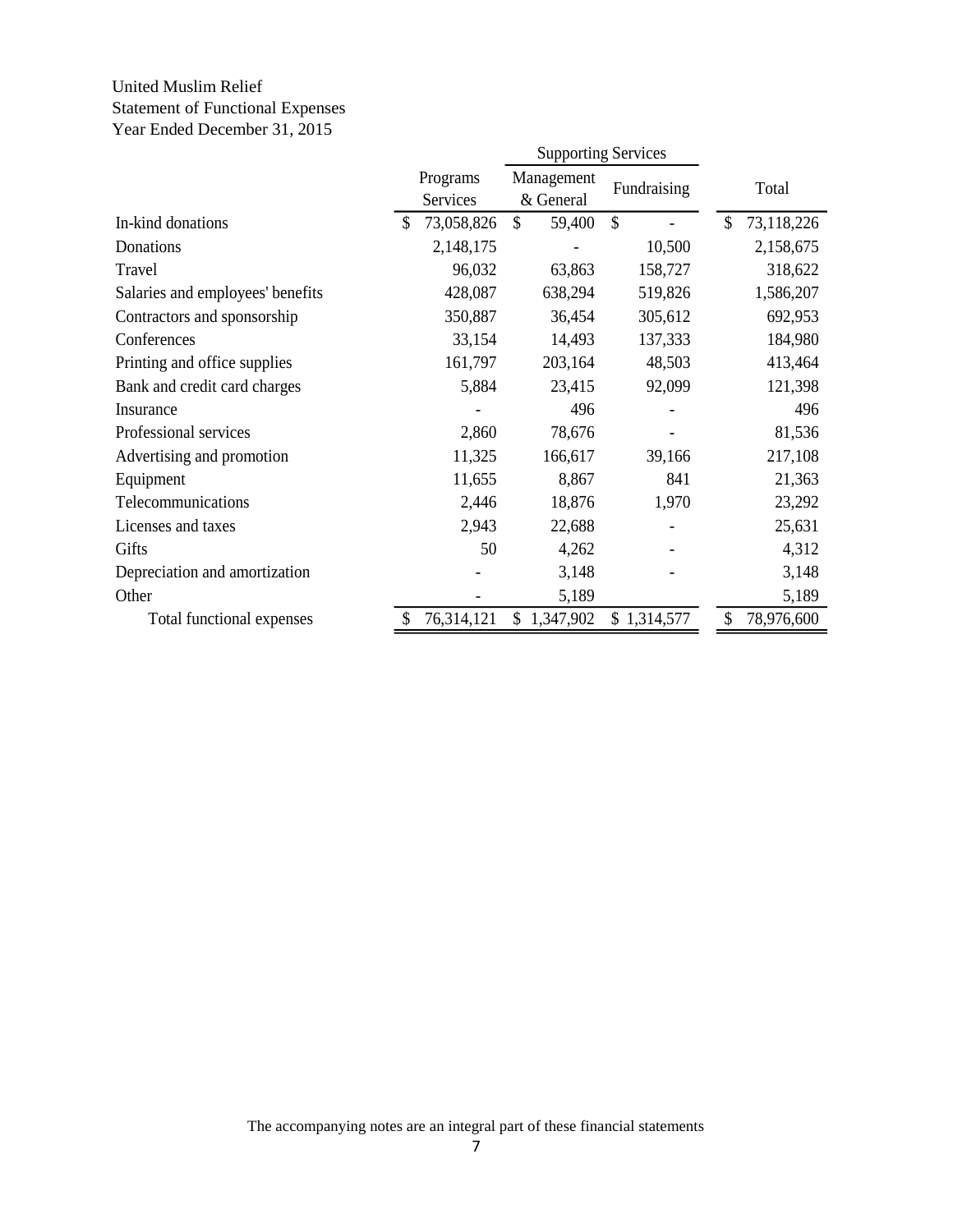<span id="page-7-0"></span>United Muslim Relief Notes to Financial Statements Year Ended December 31, 2015

## **1. Organization's Background**

United Muslim Relief is an exempt (501) (c) (3) non-for-profit organization established in July 2010 after the earthquake in Haiti under the name Muslims Without Borders, located in Falls Church, Virginia. At that time, the mission of the organization was a student based relief agency dedicated to helping alleviate suffering from natural disasters throughout the world. In September 2013, the organization changed its name to Untied Muslim Relief (UMR) and widened its mission to focus on building humanities coalitions to tackle development needs all over the world. The organization responds to the emergency situation arising from natural disaster and conflicts across the world by providing medications, clean water, food and shelter. The organization also provides sponsorships programs to orphans and orphanages in Asia, Africa and Middle East to help communities lift themselves up from poverty. The main source of its revenues are driven from donations and fundraising.

#### **2. Summary of Significant Accounting Policies**

#### - **Basis of preparation**

The Organization prepares its financial statements on the accrual basis of accounting generally accepted in the United State of America. Under this method, revenue is recognized when earned and expenses are recognized when incurred. The organization changed to accrual basis in 2015 from the modified cash basis of accounting that was used to prepare 2014 financial statements.

#### - **Basis of presentation**

UMR follows the Not-for-Profit Topic of the FASB Accounting Standards Codification (the Codification). Under this topic, UMR is required to report information regarding its financial position and activities according to three classes of net assets: unrestricted net assets, temporarily restricted net assets, and permanently restricted net assets.

## - **Use of an estimate**

The preparation of financial statements in accordance with accounting principles generally accepted in the United States of America requires management to make estimates and assumptions that affect the reported amounts of assets and liabilities, disclosure of contingent assets and liabilities at the dates of the financial statements and the reported amounts of revenues and expenses during the reporting periods. Actual results could differ from those estimates.

## - **Cash and financial risk**

Cash and cash equivalent include cash on hand and checking held with banks. The Organization maintains its cash in bank deposit accounts, which at times may exceed federally insured limits of \$250,000. As of December 31, 2015, the uninsured balance was \$980,590. The Organization has not experienced any losses in such accounts and believes it is not exposed to any significant credit risks on cash.

#### **Other current assets**

Other current assets consist of prepaid expenses and transfers to foreign field offices' bank accounts. Expenses are recognized in the year to which they relate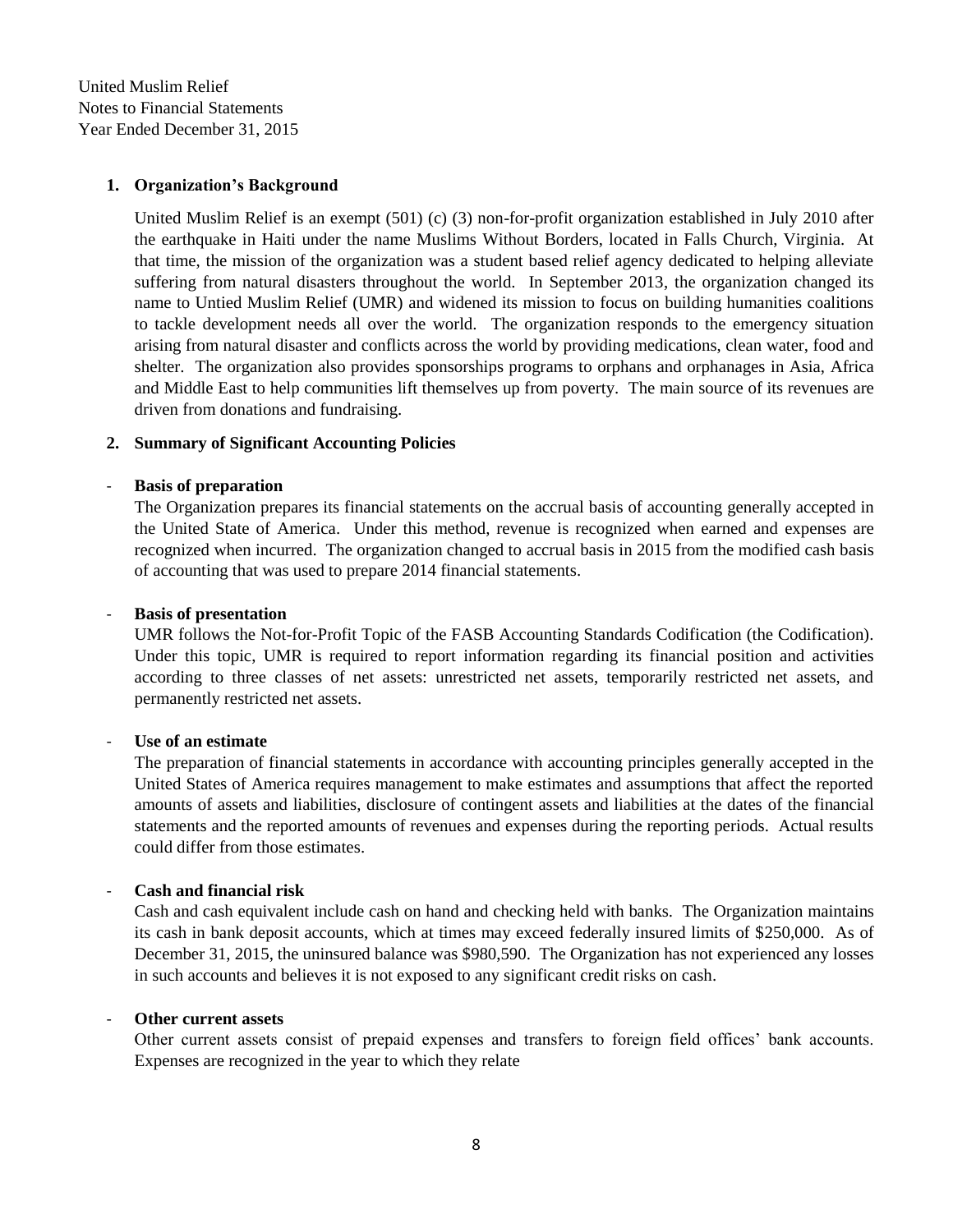#### - **Property, furniture and equipment**

Property and equipment purchases are recorded at cost and, if donated at fair value, depreciation is computed on the straight-line basis.

#### - **Restricted and unrestricted revenue**

Contributions received are recorded as unrestricted, temporarily restricted or permanently restricted revenue, depending on the existence and/or nature of any donor restrictions.

All donor-restricted revenue is reported as an increase in temporarily or permanently restricted net assets, depending on the nature of the restriction. When a restriction expires (that is, when a stipulated time restriction ends or purpose of restriction is accomplished), temporarily restricted net assets are reclassified to unrestricted net assets and reported in the statement of activities as net assets released from restrictions.

Unconditional promises to give are measured at fair value and reported as increases in net assets. Conditional promises to give are recognized when the conditions on which they depend are substantially met.

## - **In-kind donations**

UMR receives substantial support from its pharmaceutical partner suppliers to accomplish the organization's purpose. In recording contributions of pharmaceuticals, UMR relies upon a third-party independent appraiser to ensure independent valuation. Both branded and generic pharmaceuticals are recorded using the method of evaluation known as the Sales Comparison Approach for goods commonly sold in the marketplace. The market used in this evaluation is based on the Wholesale Acquisition Cost (WAC) in the United States.

In 2015, the organization provided in-kind pharmaceutical donation to the following countries:

| Country       | Amount           |
|---------------|------------------|
| Syria         | \$<br>21,965,863 |
| Yemen         | 12,237,908       |
| <b>Bosnia</b> | 12,165,118       |
| Sierra Leon   | 9,258,837        |
| Palestine     | 7,346,899        |
| Nepal         | 6,257,392        |
| Somalia       | 2,131,275        |
| Morocco       | 1,408,662        |
| Nigeria       | 286,872          |
| Total         | \$<br>73,058,826 |

In addition, the Organization had its main office in a donated rent facility. The donation is calculated based on the estimated fair market value of the occupied space. The fair market value is the amount that would be charged for similar space that is rented under similar terms. Since the free use of the facilities is not promised for any specified period of time, UMR recognizes the revenues for the period it occupies the space. In 2015, UMR recognized in-kind rent donation of \$59,400.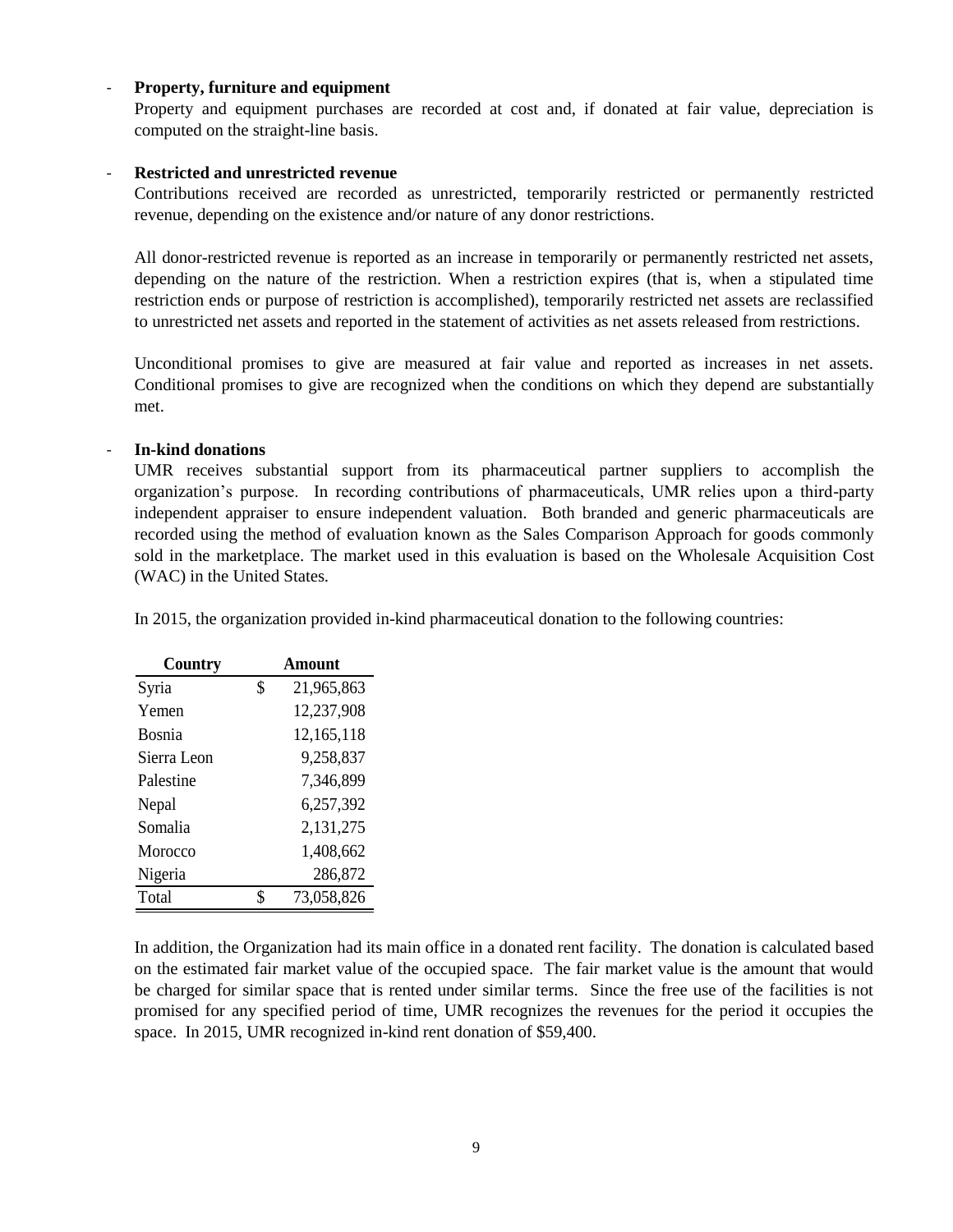#### - **Restricted cash and endowment fund**

UMR lost three of its volunteers in tragic shooting in North Carolina. In February 2015, an endowment fund was established to honor their humanitarian legacy. UMR raised \$587,205 as permanently restricted funds for this endowment. The aim of the endowment fund is to invest and support humanitarian programs, both in the U.S.A and internationally.

According to FASB Staff Position (FSP) FAS 117-1, a non-profit Organization shall disclose information to enable users of financial statements to understand policies related to its endowment funds, and the annual financial statements shall include a description of the governing board's interpretation of the law that underlies the Organization's net asset classification of donor-restricted endowment funds.

The recommended view under the guidance provided by the Financial Accounting Standards Board (FASB) for the new Uniform Act (UPMIFA) is to continue to define permanently restricted net assets as the historic dollar-value of donor-restricted gifts to endowment. Historic-dollar-value is defined as the fair value of the original gift and subsequent gifts as of the gift dates, and accumulations to the permanent endowment made in accordance with the direction of the applicable donor instrument. Under this definition, the remaining portion of the fund, i.e. reinvested returns on invested endowment funds, are booked on the financial records as temporarily restricted net assets. According to the FASB, this view provides the most faithful representation of the Organization's fiduciary duty for its donor restricted endowment funds, and is both workable and appropriate.

If the Organization's board adopts this recommendation, our financial reporting methodology will remain the same. Since there is also a preference for the governing board's interpretation of the relevant law to be consistent from year-to-year going forward, it is our intention to make this a permanent decision, to be reviewed in the event of future changes in the law, relevant court activity and additional guidance from FASB.

The state of Virginia, effective October 1, 2012, has enacted a version of UPMIFA: Chapter 11 of the Code of Virginia, titled "Uniform Prudent Management of Institutional Funds Act." It is part of Title 64.2, titled "Wills, Trusts, and Fiduciaries." The Uniform Prudent Management of Institutional Funds Act, a model act approved by the Uniform Law Commission that serves as a guideline for states to use in enacting legislation. This replaces a previous law, UMIFA, the Uniform Management of Institutional Funds Act.

Under UMIFA, spending below the historic-dollar-value of an endowment was not permitted; the accounting definition of permanently restricted funds was the historic-dollar-value of a donor-restricted gift to endowment. Under UPMIFA, the historic-dollar-value threshold is eliminated, and the governing board has discretion to determine appropriate expenditures of a donor-restricted endowment fund in accordance with a robust set of guidelines about what constitutes prudent spending.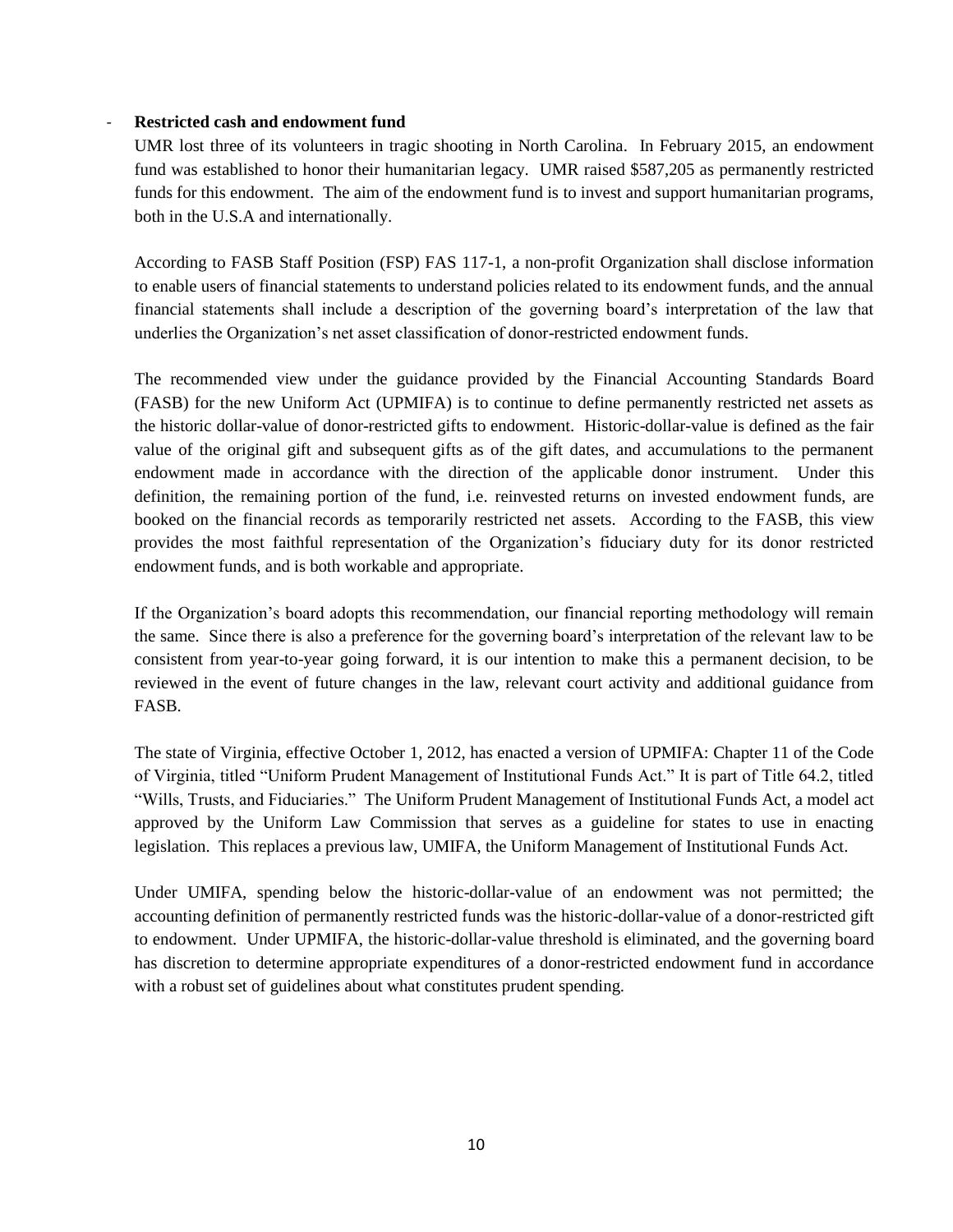Although UPMIFA offers short-term spending flexibility, the explicit consideration of the preservation of funds among factors for prudent spending suggests that a donor-restricted endowment fund is still perpetual in nature. As is the case in the current financial environment, there is no guarantee that the permanently restricted amount of an endowment will remain intact at all times. Under UPMIFA, the board is permitted to determine and continue a prudent payout amount, even if the market value of the fund is below historic dollar-value. There is an expectation that, over time, the permanently restricted amount will remain intact. This perspective is aligned with the accounting standards definition that permanently restricted funds are those that must be held in perpetuity even though the historic-dollar-value may be dipped into on a temporary basis.

#### *Resolution:*

The Organization has interpreted the Virginia Law as requiring the preservation of the fair value of the original gift as of the gift date of the donor restricted endowment funds absent explicit donor stipulations to the contrary. As a result of this interpretation, the Organization classifies as permanently restricted net assets (a) the original value of gifts donated to the permanent endowment, (b) the original value of subsequent gifts to the permanent endowment, and (c) accumulations to the permanent endowment made in accordance with the direction of the applicable donor gift instrument at the time the accumulation is added to the fund. The remaining portion of the donor-restricted endowment fund that is not classified as permanently restricted net assets is classified as temporarily restricted net assets.

#### *Spending Policy:*

For the moment, the Organization's board has adopted a spending policy that directs the endowment fund to be invested, and use its investment income to sustainably support humanitarian programs, both in the U.S.A and Internationally. Ultimately, the aim is to finalizing the papers for establishing UMR Endowment, a separate legal charitable organization entity with a separate governing body, to maintain the endowment funds.

As of December 31, 2015, the entire balance of the endowment is temporary restricted as the Organization is in a process of finalizing the endowment setup.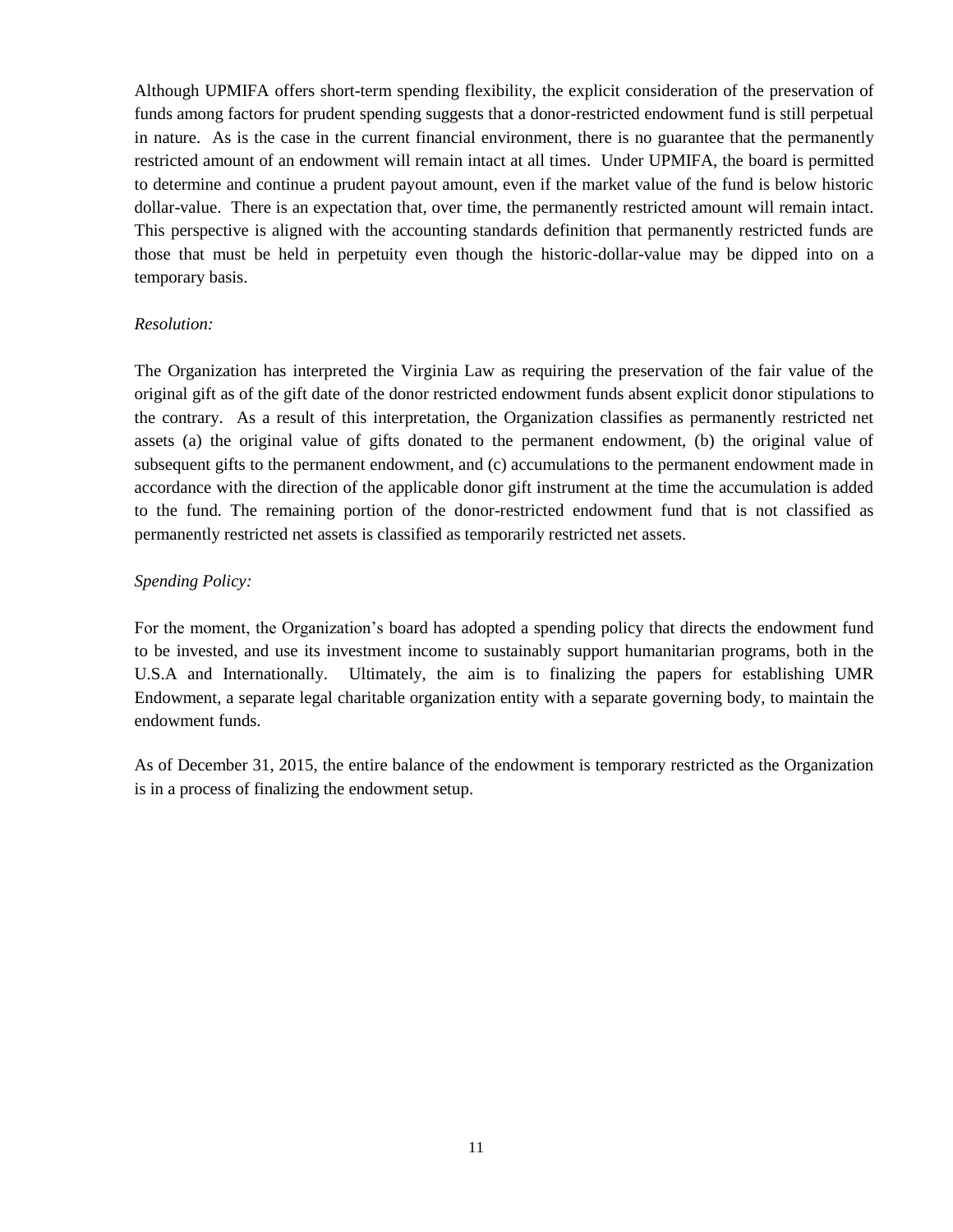## - **Cash donations**

UMR has directly donated cash to programs activities in various countries worldwide, directly implemented by UMR or through partners, to cover various humanitarian needs in healthcare, emergency response, orphan care, clean water, food packages, education, and economic empowerment. In 2015, the organization provided the below cash donation:

| Country                    | Amount          |
|----------------------------|-----------------|
| Palestine                  | \$<br>270,356   |
| Jordan                     | 253,708         |
| Syria                      | 228,416         |
| Orphans in multi-countries | 176,214         |
| Lebanon                    | 159,975         |
| Pakistan                   | 154,015         |
| Yemen                      | 148,125         |
| Darfur                     | 99,844          |
| Sierra Leon                | 90,400          |
| <b>USA</b>                 | 85,556          |
| Bangladesh                 | 70,116          |
| Niger                      | 46,506          |
| Nepal                      | 46,300          |
| Sudan                      | 41,467          |
| Somalia                    | 37,231          |
| Nigeria                    | 33,034          |
| Kenya                      | 29,809          |
| Morocco                    | 29,000          |
| Turkey                     | 25,000          |
| Burma/Myanmar              | 22,321          |
| Central African Republic   | 20,000          |
| Others                     | 80,782          |
| Total                      | \$<br>2,148,175 |

#### - **Revenue recognition**

UMR has cost-reimbursable grants with Johanniter Foundation. Revenue from these grants is recognized as allowable costs are incurred on the basis of direct costs plus allowable indirect costs. Direct and indirect expenses incurred, but not reimbursed, under these grants are reported as grants and receivable in the accompanying statement of financial position. Funds received, but not yet expended, under grants and contracts are reflected as "Due to Beneficiaries" in the accompanying statement of financial position.

UMR recognizes unrestricted contributions as revenue in the period received or when the unconditional promise to give is made. UMR reports contributions as temporarily restricted support if they are received with donor or grantor stipulations that limit the use of the donated assets. When a donor restriction expires, that is, when a stipulated time restriction ends or purpose restriction is accomplished, temporarily restricted net assets are reclassified to unrestricted net assets and reported in the accompanying statement of activities as net assets released from restrictions.